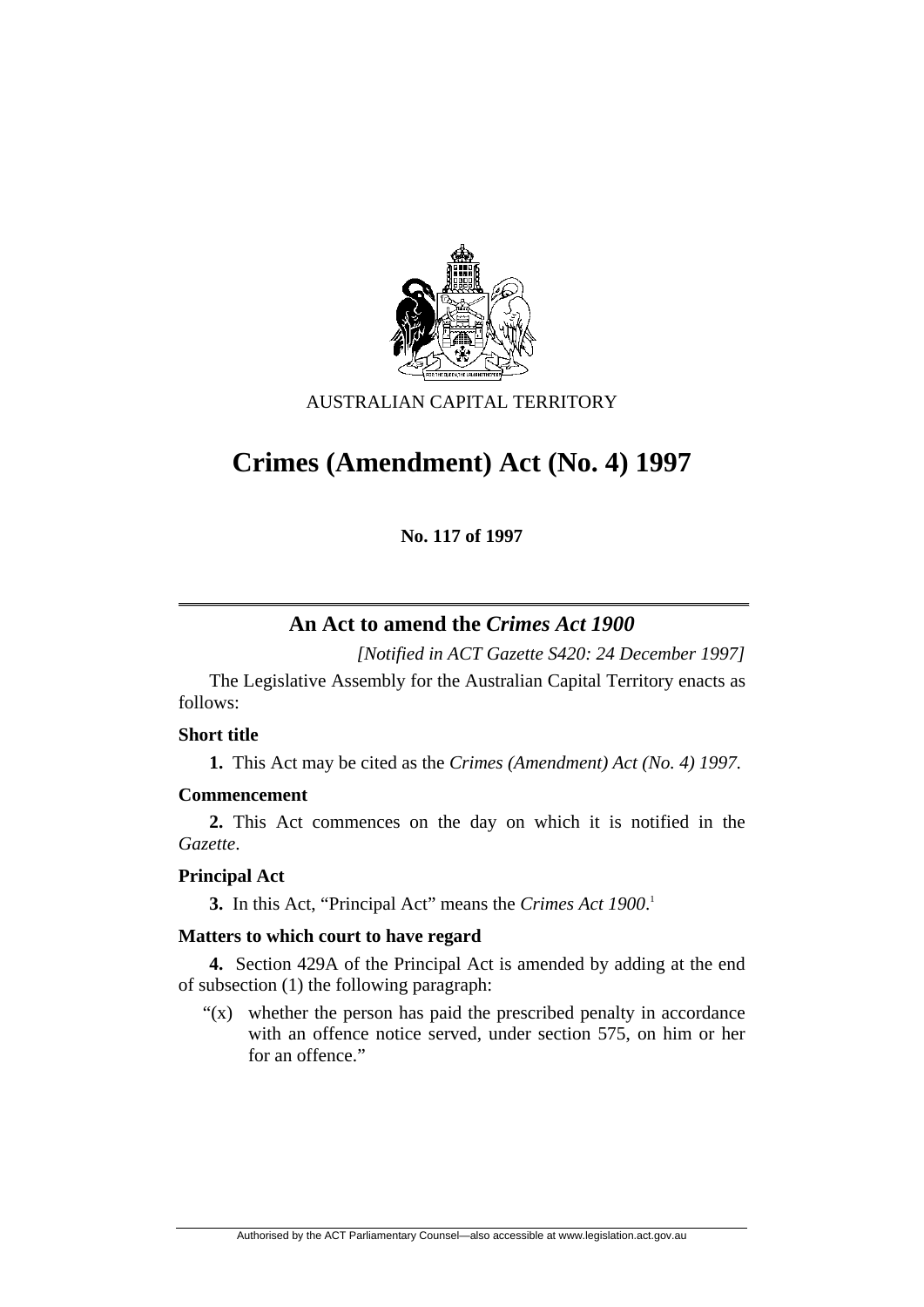#### **Insertion**

**5.** After section 574 of the Principal Act the following section is inserted:

#### **Offence notices**

"575. (1) Where a police officer—

- (a) is satisfied as to the identity of a person who has attained the age of 18 years; and
- (b) reasonably believes that the person has committed a prescribed offence;

he or she may serve an offence notice on the person.

"(2) An offence notice shall—

- (a) specify the nature of the alleged prescribed offence;
- (b) specify the date on which and the time and place at which the prescribed offence is alleged to have been committed;
- (c) contain a statement to the effect that, if the alleged offender pays the prescribed penalty within 60 days after the date of service of the notice, no further action will be taken in respect of that offence;
- (d) specify the place at which and the manner in which the prescribed penalty may be paid; and
- (e) contain such other particulars (if any) as are prescribed.

"(3) If the prescribed penalty is paid in accordance with the offence notice—

- (a) any liability of the person in respect of the alleged prescribed offence shall be deemed to be discharged;
- (b) no further proceedings shall be taken in respect of the alleged offence; and
- (c) the person shall not be regarded as having been convicted of the alleged offence.

"(4) Any substance, equipment or object seized under any Act in connection with the alleged offence that would have been liable to forfeiture in the event of a conviction shall, on payment of the prescribed penalty in accordance with the offence notice, be forfeited to the Territory.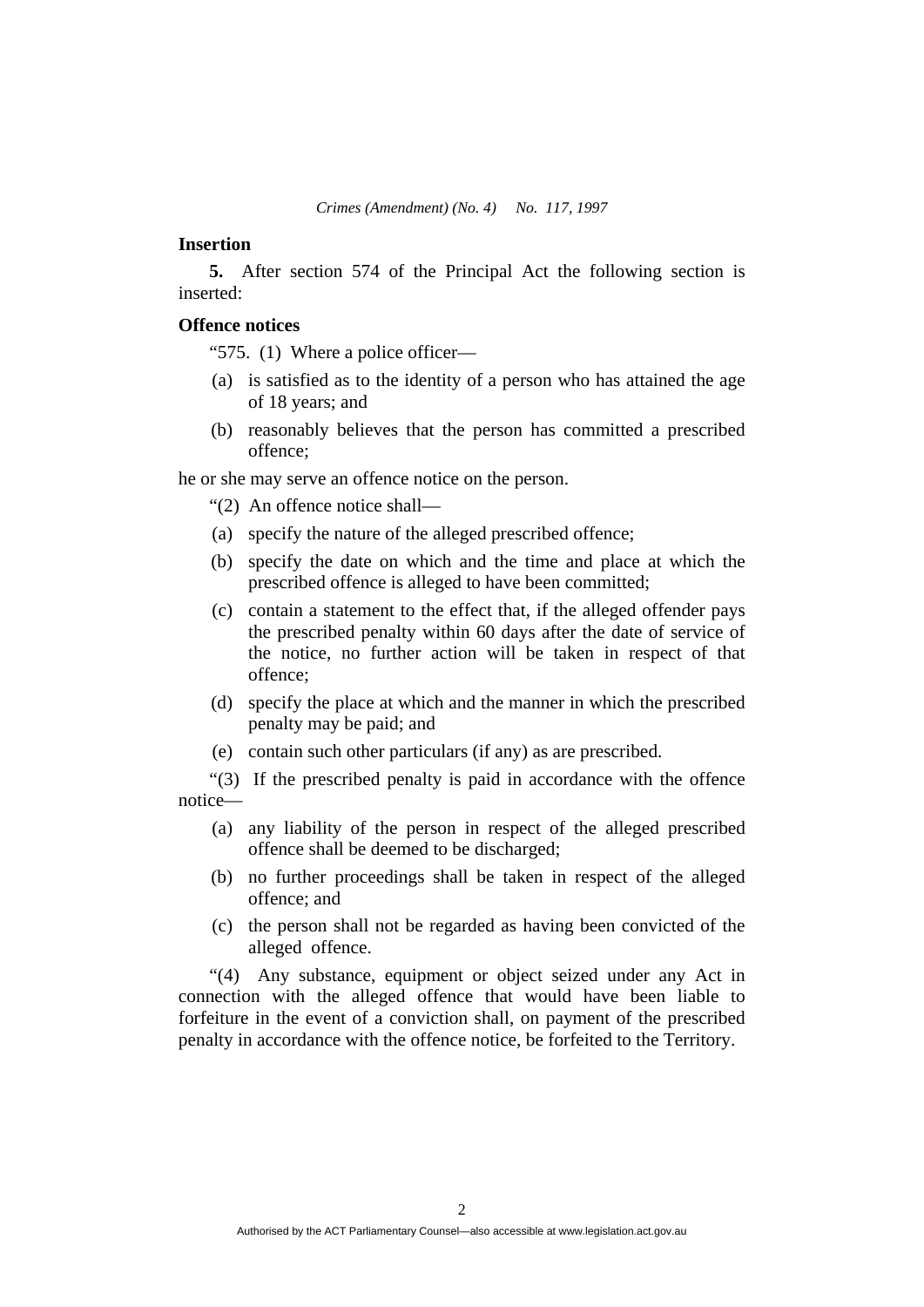"(5) Subject to subsection (3), nothing in this section shall be construed as affecting the institution or prosecution of proceedings for a prescribed offence.

"(6) Notwithstanding paragraphs  $(3)$  (b) and (c), where—

- (a) a person pays the prescribed penalty in accordance with an offence notice; and
- (b) a conviction for the relevant prescribed offence would constitute a breach of conditions of—
	- (i) bail;
	- (ii) a recognisance to be of good behaviour; or
	- (iii) parole;

the person shall be dealt with as if he or she had breached the relevant conditions.

"(7) The Commissioner of Police may extend, by such period as the Commissioner thinks fit, the period of 60 days referred to in paragraph (2) (c) upon receipt, before the end of that period, of a written request to do so from a person who has been served with an offence notice.

"(8) Where a person who has been served with an offence notice fails to pay the prescribed penalty—

- (a) within 60 days after the date of service of the notice; or
- (b) if an extension of time has been granted under subsection (7), within that period;

the Commissioner of Police shall cause an information, in writing and on oath, to be laid before a Magistrate commencing proceedings against the person in respect of the offence to which the offence notice relates.

"(9) Where an information is laid before a Magistrate in accordance with subsection (8), the Magistrate shall issue his or her warrant in the first instance for the arrest of the person in accordance with subsection 42 (1) of the *Magistrates Court Act 1930*.

"(10) In this section—

'prescribed offence' means an offence against section 546C of this Act or subsection 84 (1) of the *Liquor Act 1975*;

'prescribed penalty' means 1 penalty unit.".